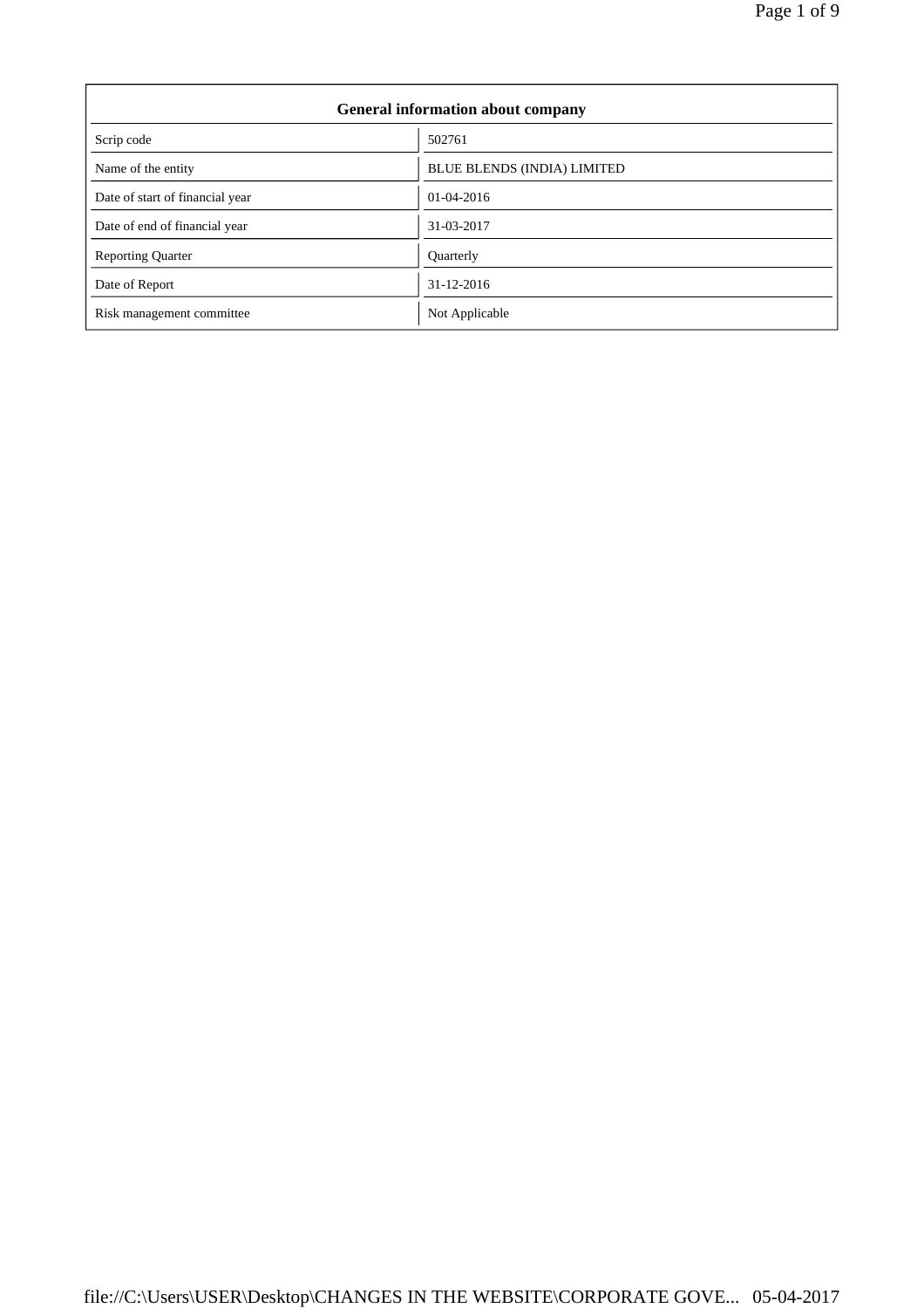| Annexure I                                                                                               |  |  |
|----------------------------------------------------------------------------------------------------------|--|--|
| Annexure I to be submitted by listed entity on quarterly basis                                           |  |  |
| <b>I. Composition of Board of Directors</b>                                                              |  |  |
| Disclosure of notes on composition of board of directors explanatory                                     |  |  |
| Is there any change in information of board of directors compare to previous quarter  <br>N <sub>0</sub> |  |  |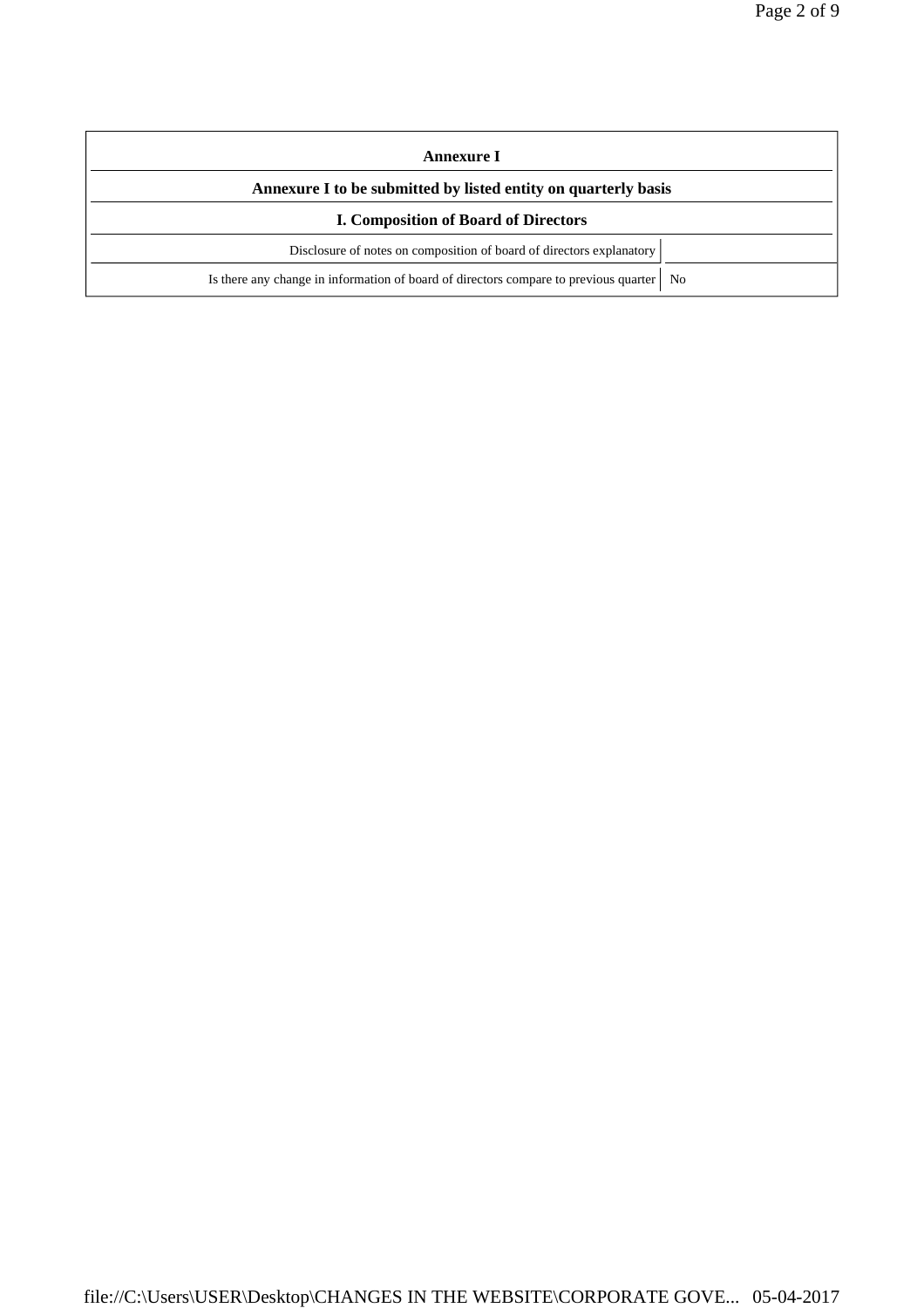| <b>Annexure 1</b>                                                                 |  |  |
|-----------------------------------------------------------------------------------|--|--|
| <b>II. Composition of Committees</b>                                              |  |  |
| Disclosure of notes on composition of committees explanatory                      |  |  |
| Is there any change in information of committees compare to previous quarter   No |  |  |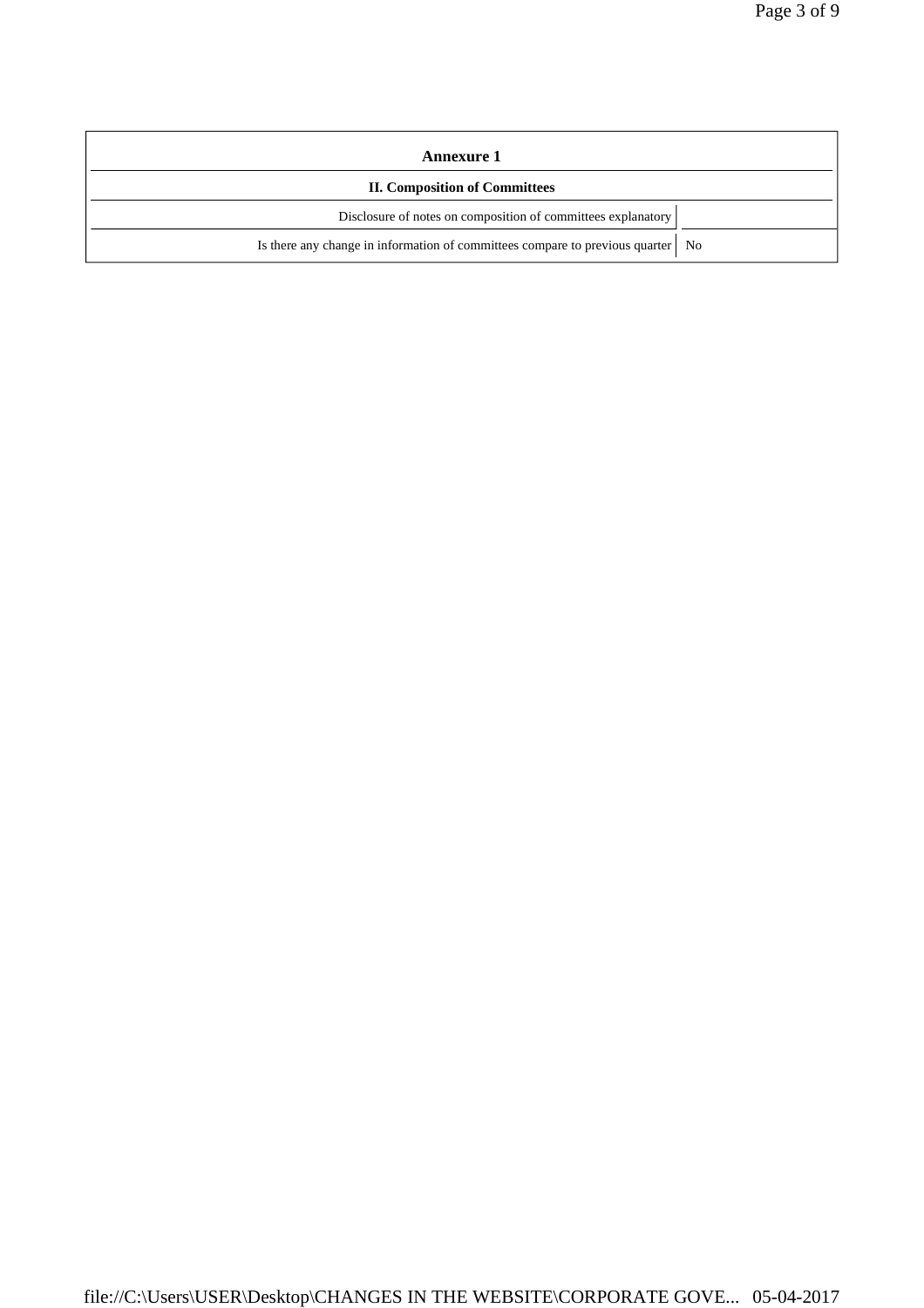| <b>Annexure 1</b> |                                                                  |                                                         |                                                                |  |  |
|-------------------|------------------------------------------------------------------|---------------------------------------------------------|----------------------------------------------------------------|--|--|
|                   | <b>Annexure 1</b>                                                |                                                         |                                                                |  |  |
|                   | <b>III.</b> Meeting of Board of Directors                        |                                                         |                                                                |  |  |
|                   | Disclosure of notes on meeting of board of directors explanatory |                                                         |                                                                |  |  |
| Sr                | $Date(s)$ of meeting (if any) in the<br>previous quarter         | $Date(s)$ of meeting (if any) in the<br>current quarter | Maximum gap between any two consecutive (in<br>number of days) |  |  |
|                   | 11-08-2016                                                       |                                                         |                                                                |  |  |
| $\overline{2}$    |                                                                  | 14-11-2016                                              | 94                                                             |  |  |
| 3                 |                                                                  | $09 - 12 - 2016$                                        | 24                                                             |  |  |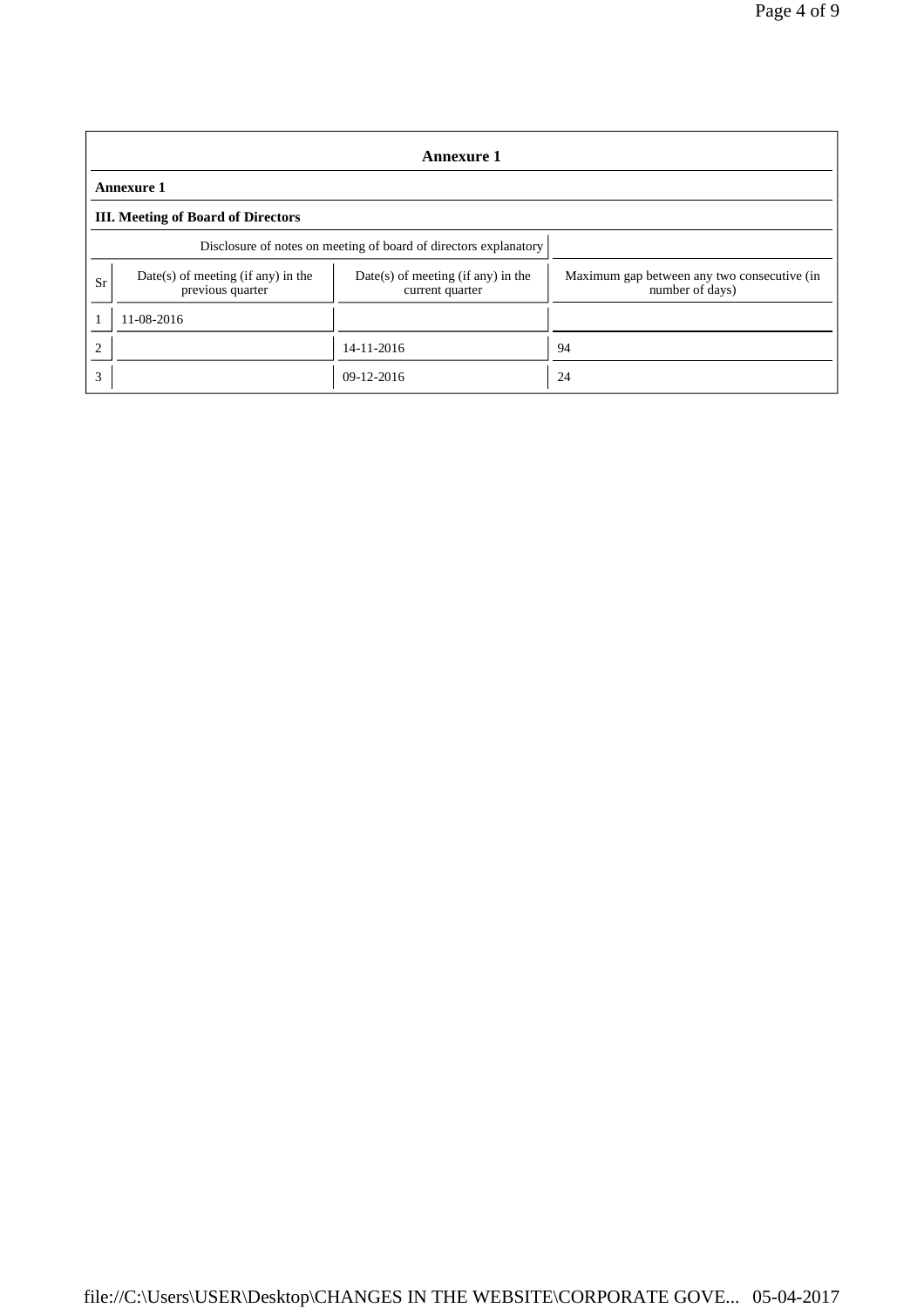|           | <b>Annexure 1</b>                                |                                                                        |                                                     |                                           |                                                                        |                                                                                  |                               |
|-----------|--------------------------------------------------|------------------------------------------------------------------------|-----------------------------------------------------|-------------------------------------------|------------------------------------------------------------------------|----------------------------------------------------------------------------------|-------------------------------|
|           | <b>IV. Meeting of Committees</b>                 |                                                                        |                                                     |                                           |                                                                        |                                                                                  |                               |
|           |                                                  |                                                                        |                                                     |                                           |                                                                        | Disclosure of notes on meeting of committees explanatory                         |                               |
| <b>Sr</b> | Name of<br>Committee                             | $Date(s)$ of<br>meeting of the<br>committee in the<br>relevant quarter | Whether<br>requirement of<br>Ouorum met<br>(Yes/No) | Requirement of<br>Ouorum met<br>(details) | $Date(s)$ of<br>meeting of the<br>committee in the<br>previous quarter | Maximum gap<br>between any two<br>consecutive<br>meetings (in<br>number of days) | Name of<br>other<br>committee |
|           | <b>Audit Committee</b>                           | $14 - 11 - 2016$                                                       | Yes                                                 | 2 of 3 Directors<br>were present          | 11-08-2016                                                             | 94                                                                               |                               |
| 2         | <b>Stakeholders</b><br>Relationship<br>Committee | 31-12-2016                                                             | Yes                                                 | 3 of 3 Directors<br>were present          | 30-09-2016                                                             | 91                                                                               |                               |
| 3         | Corporate Social<br>Responsibility<br>Committee  | 01-10-2016                                                             | Yes                                                 | 2 of 3 Directors<br>were present          | $02 - 07 - 2016$                                                       | 90                                                                               |                               |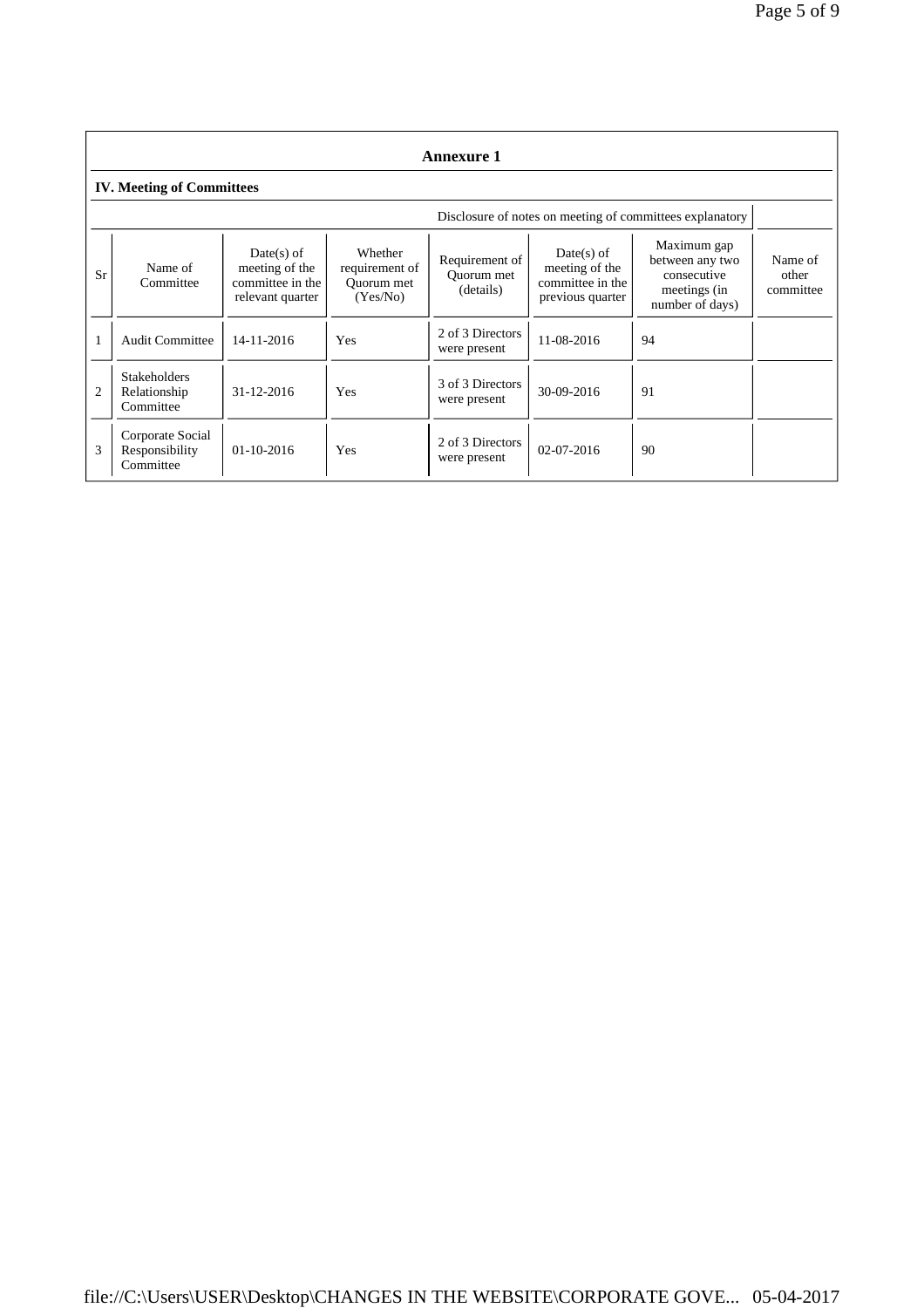| <b>Annexure 1</b>                    |                                                                                                           |                                  |                                                                    |  |
|--------------------------------------|-----------------------------------------------------------------------------------------------------------|----------------------------------|--------------------------------------------------------------------|--|
| <b>V. Related Party Transactions</b> |                                                                                                           |                                  |                                                                    |  |
| Sr                                   | Subject                                                                                                   | Compliance status<br>(Yes/No/NA) | If status is "No" details of non-<br>compliance may be given here. |  |
|                                      | Whether prior approval of audit committee obtained                                                        | Yes                              |                                                                    |  |
| $\overline{c}$                       | Whether shareholder approval obtained for material RPT                                                    | Yes                              |                                                                    |  |
| 3                                    | Whether details of RPT entered into pursuant to omnibus<br>approval have been reviewed by Audit Committee | Yes                              |                                                                    |  |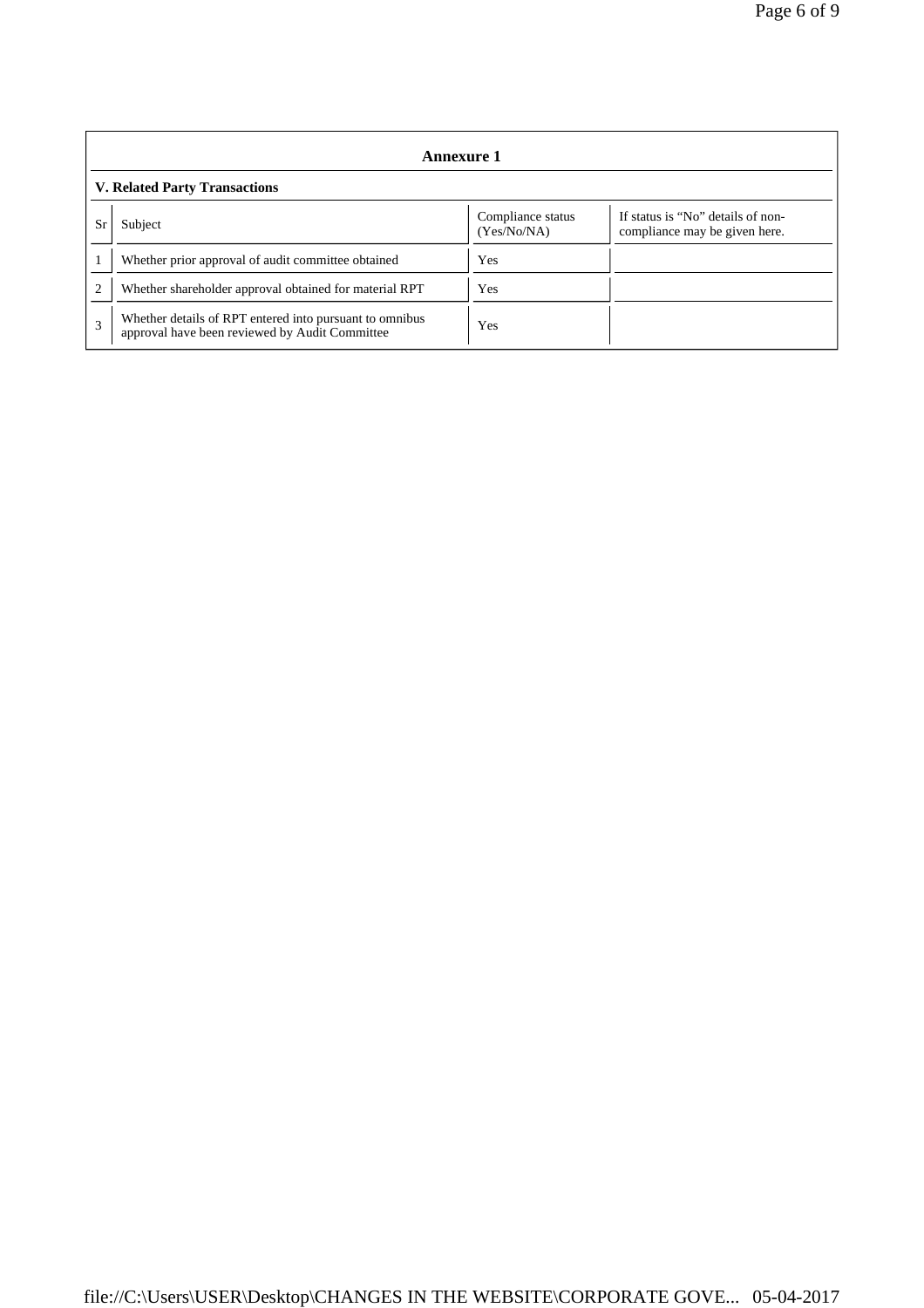|                         | <b>Annexure 1</b>                                                                                                                                                                                               |                               |  |  |  |
|-------------------------|-----------------------------------------------------------------------------------------------------------------------------------------------------------------------------------------------------------------|-------------------------------|--|--|--|
| <b>VI. Affirmations</b> |                                                                                                                                                                                                                 |                               |  |  |  |
| <b>Sr</b>               | Subject                                                                                                                                                                                                         | Compliance status<br>(Yes/No) |  |  |  |
|                         | The composition of Board of Directors is in terms of SEBI (Listing obligations and disclosure requirements)<br>Regulations, 2015                                                                                | Yes                           |  |  |  |
| $\overline{c}$          | The composition of the following committees is in terms of SEBI(Listing obligations and disclosure<br>requirements) Regulations, 2015 a. Audit Committee                                                        | Yes                           |  |  |  |
| $\mathcal{R}$           | The composition of the following committees is in terms of SEBI(Listing obligations and disclosure<br>requirements) Regulations, 2015. b. Nomination & remuneration committee                                   | Yes                           |  |  |  |
| $\overline{4}$          | The composition of the following committees is in terms of SEBI(Listing obligations and disclosure<br>requirements) Regulations, 2015. c. Stakeholders relationship committee                                   | Yes                           |  |  |  |
| 5                       | The composition of the following committees is in terms of SEBI(Listing obligations and disclosure<br>requirements) Regulations, 2015. d. Risk management committee (applicable to the top 100 listed entities) | <b>NA</b>                     |  |  |  |
| 6                       | The committee members have been made aware of their powers, role and responsibilities as specified in SEBI<br>(Listing obligations and disclosure requirements) Regulations, 2015.                              | Yes                           |  |  |  |
| $\overline{7}$          | The meetings of the board of directors and the above committees have been conducted in the manner as<br>specified in SEBI (Listing obligations and disclosure requirements) Regulations, 2015.                  | Yes                           |  |  |  |
| 8                       | This report and/or the report submitted in the previous quarter has been placed before Board of Directors.                                                                                                      | Yes                           |  |  |  |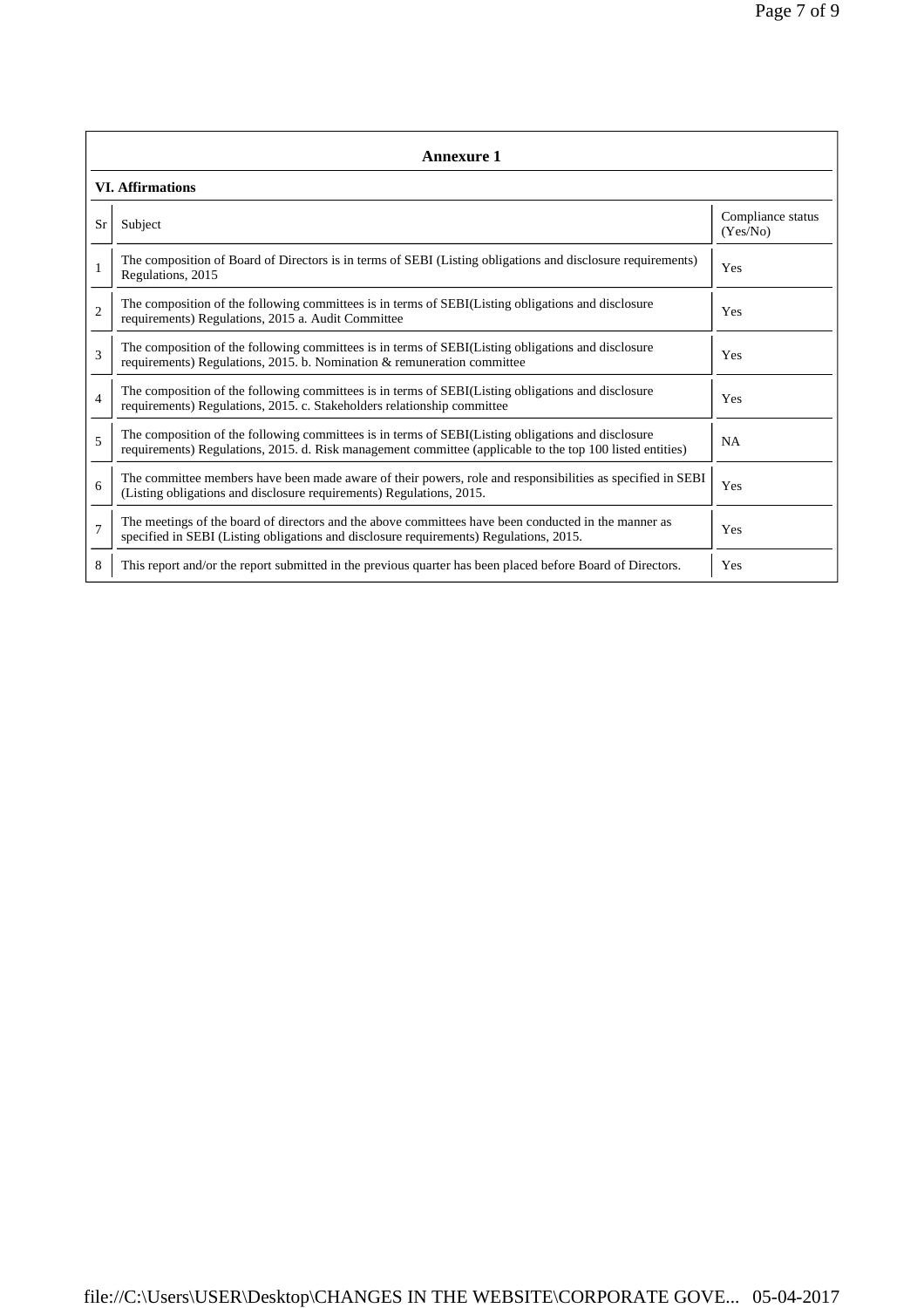| <b>Signatory Details</b> |                          |  |
|--------------------------|--------------------------|--|
| Name of signatory        | <b>ANAND ARYA</b>        |  |
| Designation of person    | <b>Managing Director</b> |  |
| Place                    | MUMBAI                   |  |
| Date                     | 02-01-2017               |  |